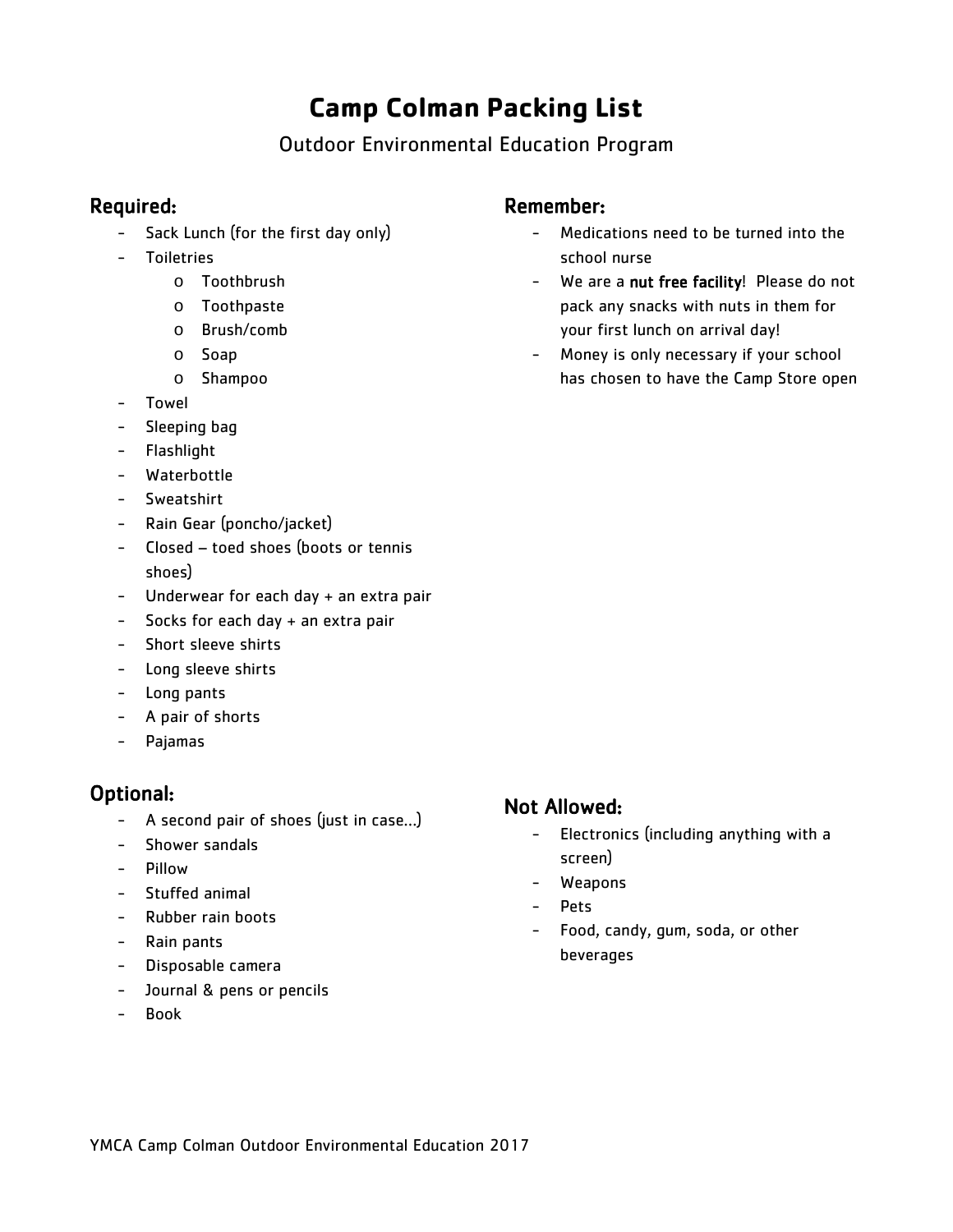# **Parent Frequently Asked Questions**

## YMCA Camp Colman - Outdoor Environmental Education Program

#### Where is Camp Colman?

 Camp Colman is situated on the western shore of the Key Peninsula, fronting Case Inlet and Whiteman Cove on the southern end of the Puget Sound. Nestled among 110 acres of forest, Colman has over a half mile of beach and a warm saltwater lagoon that reflects the spectacular sunset views of the Olympic Mountains. Driving times are 45 minutes from Tacoma, 60 minutes from Bremerton, and 90 minutes from Seattle or Olympia.

#### Where will my child stay while at camp?

 Campers will stay in one of Camp Colman's winterized cabins. The cabins are enclosed and each have 14-16 bunk-style twin beds. All cabins have electricity, a private bathroom with a hot shower, a propane stove, and a covered deck. Teachers are responsible for cabin assignments. All participants should bring their own blankets, sleeping bags, pillows, toiletries, towels, etc. (see packing list above).

#### What should my child bring to camp?

 Teachers should send home a "What to bring and not to bring list." Be sure to send clothes appropriate for all types of weather. Rain gear/boots are a must because classes still go on rain or shine. Enough warm clothing should also be sent. Old clothing that you don't mind getting dirty in is best suited for camp. Students should be prepared with closed-toed shoes for many of our outdoor activities.

#### What do I do about my child's medication while at camp?

 A school representative (Nurse or teacher) will be designated to dispense your child's medication. You should send medications to the school with proper labeling and instructions. In many cases, a prescription is required even for over the counter medications to be dispensed. Please check with your school to find out the district policy.

#### What if my child needs medical attention?

 The school will bring all supplies, a vehicle for emergencies, and at least on person to act as first aid dispenser. In the case of emergencies a call to 911 will bring a quick response; EMS is located 7-9 minutes away. Injured or sick children will be taken to St. Anthony Hospital, the nearest hospital in Gig Harbor.

### Can I call my child while at camp?

YMCA Camp Colman Outdoor Environmental Education 2017 We ask that you call camp in case of emergency only. If you do have an emergency, you can call the camp at 253-884-3844. There is also a Director on Duty phone that is always worn by a member of the leadership staff outside of normal office hours. The number is 206-390-9838. Please leave a detailed